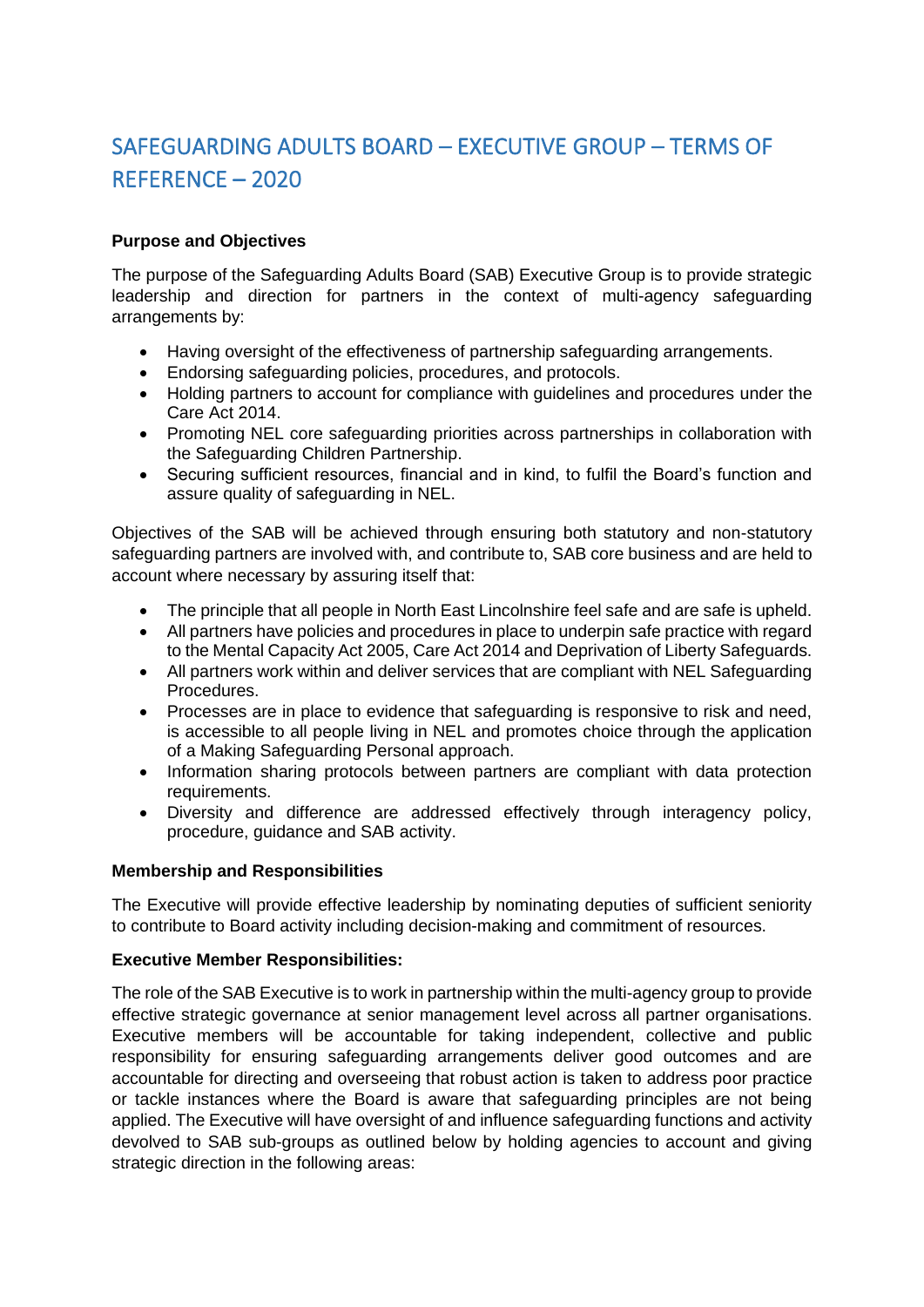- Support, guidance and awareness-raising for communities and organisations to recognise and address abuse and neglect so that all in NEL are able to respond appropriately and know how and when to refer concerns.
- Evidence that the voice, and impact of, service users and carers is heard and informs all safeguarding practice.
- Organisational procedures are sufficient for the effective discharge of statutory safeguarding functions.
- Lessons from Safeguarding Adult Reviews, research and experience are learned and acted upon to improve outcomes.
- Audits and evaluation systems are in place to evaluate the impact and quality of safeguarding work.
- Safeguarding Adult Reviews (SARs) and Significant Incident Learning Processes (SILPs).
- Setting priority areas of work and responding to the reports of the work groups as required.
- Quality and performance within safeguarding providing information on safeguarding outcomes that is measured, recorded and reported in an open and transparent way on an individual, organisational and community basis.
- Provision of information systems to collate information and inform evaluation of practice, policy and procedures.
- Endorsing communications and training and development strategies that promote a system-wide culture of learning across the NEL interagency workforce and promotes the view that Safeguarding Is Everybody's Business.

# **Chairing Arrangements**

The Chair will be appointed from within the Executive Group and reviewed bi-annually.

#### **Accountability, Governance and Reporting**

The Executive Group will be responsible for the completion and publication of an annual report that will be published on the Council's website and shared with relevant Boards making relevant links with the objectives of the Health and Wellbeing Board.

Each member will contribute to the annual report and be responsible for presenting and sharing the report with their own boards and organisations within three months of publication. The SAB Executive Group will be responsible for considering reports on performance and outcomes of safeguarding activity and hold each other to account - setting strategic direction, monitoring budgets and approving the Strategic Plan and Annual Report. The member will be responsible for attendance and ensuring they make a contribution to the Board whilst remaining accountable to the governing body of their own agency/organisation.

The SAB Executive Group will hold partner agencies to account and provide challenge and scrutiny of safeguarding practice informed by the information, updates on action plans and reports it receives from subgroup activity. The SAB Executive Group will receive a composite quarterly report from all the work groups on activity and progress of the strategic plan.

#### **Frequency of Meetings and Business Support**

The SAB Executive Group will meet on a six weekly basis. Meetings with the work groups will be held on every other six-weekly meeting. Other than in exceptional circumstances, the minutes of SAB meetings will be disseminated within 20 working days of meetings.